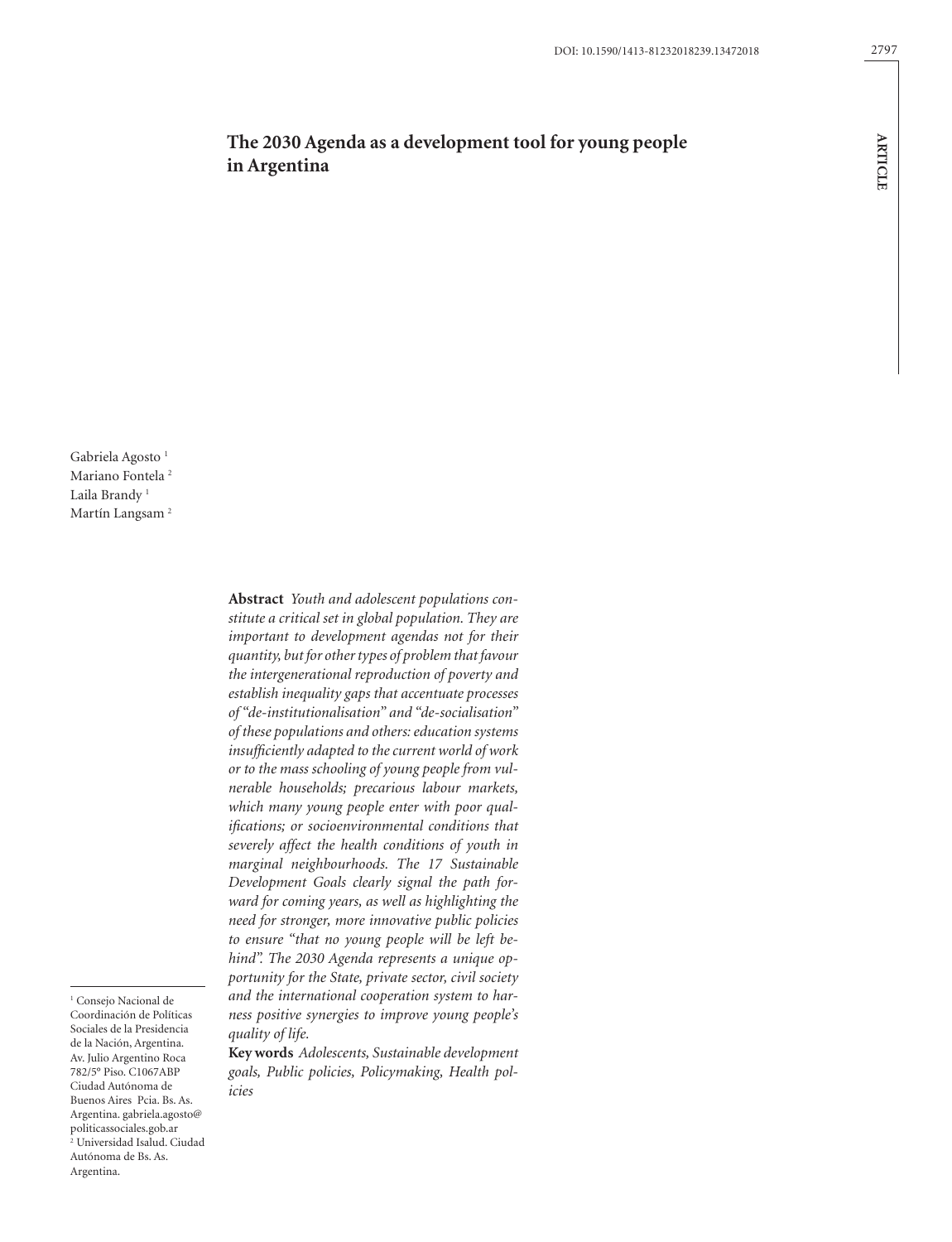# **Introduction**

Why is it important to address youth problems specifically? Nearly one in five of the world population is from 10 to 24 years old<sup>1</sup>. Despite the aging trend, the youth population will continue to grow in absolute terms in coming decades. While, in the most developed regions, young people are 17% of the population, in less-advanced countries, they account for 32%, which poses distinctive education, health and employment challenges. This population group often receives little attention, while policy makers commonly address the issue of population aging.

In Latin American countries, the outcome of the "window of opportunity" that the demographic transition could represent will depend in part on whether or not young people actually manage to gain greater access to quality education, on whether they have the tools necessary to perform successfully in the labour market and on their physical and mental health. In order to assure greater future wellbeing, more democratic societies and a more equitable and sustainable world, there is a need to push through policies that address youth problems, especially for the most vulnerable.

Some of the features of vulnerability among young people are reflected transversely in economic and social statistics. For example, homicides are the fourth cause of death among young people, while 97% of deaths among youths occur in low- and middle-income countries<sup>2</sup>. Youth population is also characterised by discontinuous labour placement: in Latin America, about 50 million young people from 15 to 24 years old suffer from various different forms of precarious labour relations, and 22 million neither study nor are employed<sup>3</sup>. Public debate about youth tends to include more or less explicitly pejorative references, often ignoring that they and their everyday activities are often fundamental to their households' strategies<sup>4</sup>. The magnitude of the phenomenon and the inequality with which it is incident on different income quintiles should be reason enough to reconsider the appropriateness of traditionally sectoral education and employment policies.

Similarly, these inequalities are expressed in high rates of morbidity and mortality. Millions of young people in developing countries continue to suffer malnutrition, overweight or obesity, which leaves them more vulnerable to diseases and premature death. The fertility rate among adolescent girls in Latin America is greater than

80 per 1,000 and nearly 50% higher than the world average5 . Likewise, complications during pregnancy and childbirth continue to be the second cause of death among women from 15 to 19 years old<sup>6</sup>. On the other hand, the human immunodeficiency virus (HIV) is the second cause of death among adolescents<sup>7</sup>.

#### **Youth in Argentina**

In Argentina, following the severe socioeconomic crisis that began in 2001, the youth issue and precarious labour relations were the central focusses of social concern. Young people's vulnerability is a source of tension both for social integration and for reproduction of the labour force. The adverse effects of a lack of participation in productive activities have combined with relational isolation to drive social disaffiliation<sup>8</sup>, which, added to exclusion from formal employment, erodes the possibility of personal achievement and reproduces patterns of exclusion across the generations. Guillermo Pérez Sosto and Mariel Romero<sup>9</sup> identify one decisive factor in youth vulnerability: the precarious labour market. In Argentina, at an early age, many young people enter a labour market where, in the 18 to 24 year age group, 59% of jobs are "off the books"10. That is why it is necessary to produce input to designing State interventions centred on strategies to reactivate social integration provisions<sup>11</sup>.

The shortcomings in education and the difficulties involved in finding successful placement on the labour market are also associated with problems that condition long-term development. Surveys of illicit substance and alcohol consumption among young people show growth in recent years<sup>12</sup>, while the adolescent pregnancy rate continues high. It is not effective to address young people's education, labour and health problems by sector approaches; it will take a comprehensive approach to overcome them. The 2030 Agenda for Sustainable Development represents an opportunity for concrete action to assure the rights of young people and develop their opportunities and abilities.

#### **The 2030 Agenda in Argentina**

In September 2015 the Republic of Argentina adhered to the international initiative embodied in the United Nations (UN) Organisation Resolution "Transforming our world: the 2030 Agenda for Sustainable Development". In December that year the recently elected government ratified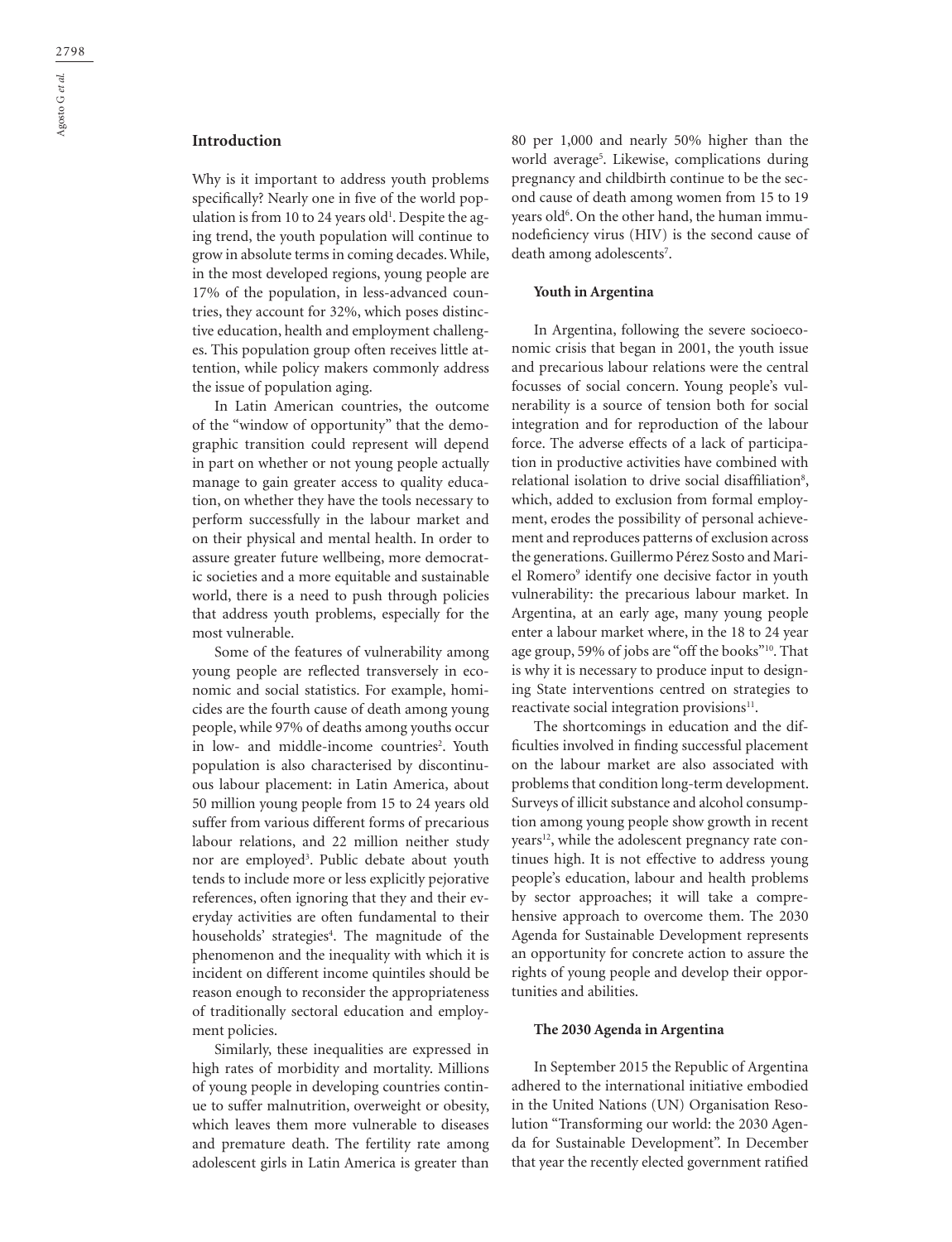the National Social Policy Coordination Council (*Consejo Nacional de Coordinación de Políticas Sociales*, CNCPS) as the organisation tasked with coordinating application and follow-up of the 2030 Agenda. Adoption of the Agenda consisted in a multi-stage process: a) the CNCPS prioritised the international goals in accordance with the "Zero Poverty" goal set by the national government, on the understanding that the latter is inherent to the Sustainable Development Goals (SDGs); b) the SDGs prioritised by the CNCPS were assigned to various ministries and national executive bodies for analysis, review and adaptation; c) a transverse view was adopted: the proposed national goals and indicators were submitted for analysis by the National Institute of Women (*Instituto Nacional de las Mujeres, INAM*), the National Disability Agency (Agencia Nacional de Discapacidad, ANDIS), the National Institute for the Youth (Instituto Nacional de la Juventud, IN-JUVE), the Human Rights and Cultural Pluralism Secretariat (*Secretaría de Derechos Humanos y Pluralismo Cultural*), the National Institute for Indigenous Affairs (*Instituto Nacional de Asuntos Indígenas*) and the National Institute of Statistics and Census Institute (*Instituto Nacional de Estadísticas y Censos*, INDEC). In that way, official goals and indicators were obtained for the SDGs in the Republic of Argentina, which were then presented at the UN High-level Political Forum in July 2017.

# **Young people in the framework of the 2030 Agenda**

The 2030 Agenda includes young people as key actors in the SDGs, in that they can play the role of agents of social change. However, the youth population is still in a position of relative weakness, because it is of little importance in policy discussion and decision-making settings. That is why it is necessary to work to construct spaces and mechanisms to foster youth participation. In that regard, between 2013 and 2015, in collaboration with the UN, the national authorities included young people in consultations to determine the priorities now incorporated into the 2030 Agenda.

Moreover, the government of Argentina is conducting awareness-building, capacity-building and diffusion activities to directed to various actors and the general public, to promote the Agenda so that it will be embraced as a commitment by and for all. The SDGs involve establishing long-term goals, making awareness and commitment among young people an indispensable requisite for them to be more fully achieved.

On the other hand, a number of goals were set addressing youth health, education and employability problems. Prominent among them are:

*Goal 1.3:* "…implement nationally appropriate social protection systems and measures for all, including floors, and by 2030 achieve substantial coverage of the poor and the vulnerable". The national goal proposes to increase the proportion of the population covered by social protection systems, giving special attention to children and youth, by means of a Universal Child Allowance (*Asignación Universal por Hijo*, AUH) and a Universal Pregnancy Allowance (*Asignación Universal por Embarazo*, AUE).

*Goal 4.4.* "By 2030, substantially increase the number of youth and adults who have relevant skills, including technical and vocational skills, for employment, decent jobs and entrepreneurship". By means of public policies, young people are offered incentives to conclude secondary school and increase their use of information technology.

*Goal 8.6. (adapted)* "By 2020 substantially reduce the proportion of youth not in employment, education or training", by increasing completion of education and capacity-building to facilitate their incorporation into the labour market.

### **Youth policies in the framework of the 2030 Agenda**

Prompted by the 2030 Agenda, the government of Argentina introduced the National Youth Plan (*Plan Nacional de Juventud*, PNJ), which combines efforts among government agencies in areas such as capacity-building in trades and first employment, completion of education, culture and arts policies, initiatives on sports, tourism, prevention of addictions, street situations, reproductive health, civic participation, institutional or school violence among others. The intention is thus, on a comprehensive approach, to promote public policies that will foster young people's learning and life plans.

Prominent in the PNJ are programmes of the Ministry of Social Development and others: a) "Future Houses" (*Casas del Futuro*), which is designed to point youngsters in situations of vulnerability in new directions: they learn traditional and innovative trades and languages, attend workshops that build on their cultural, musical and artistic talents, with assistance provided by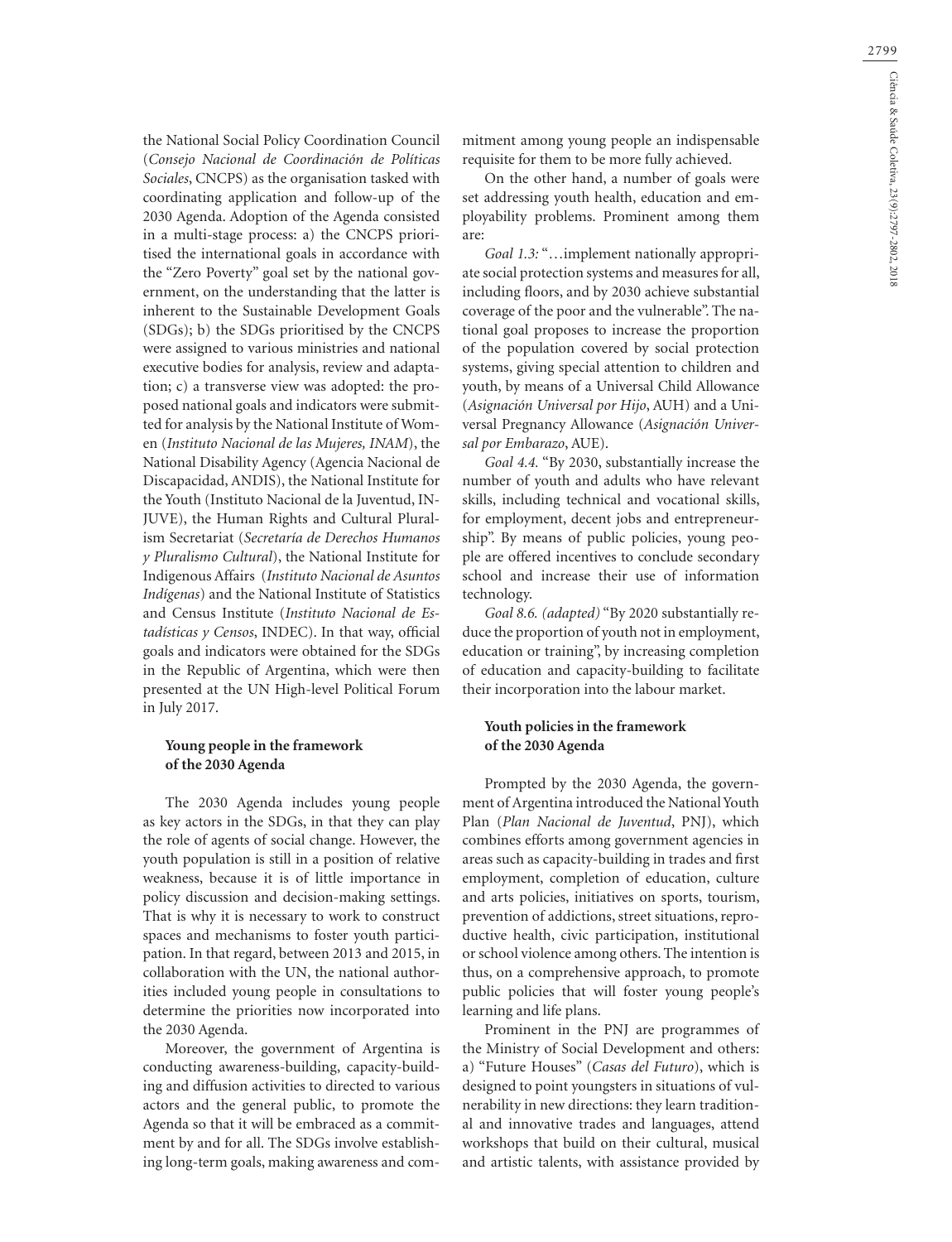an interdisciplinary team of experts; b) "Let's Talk About Everything" (*Hablemos de Todo*): they are offered workshops and capacity-building on topics such as genders and sexualities, problematical consumption, eating behaviour disorders, workplace harassment or mobbing, grooming, violence and bullying and a direct communication channel through a digital platform with information and an online clinic staffed by health professionals; c) Here We Are (*Acá Estamos*): so that they can put their plans into practice, adolescents are followed up through solidarity campaigns in which materials and tools are delivered to clubs, soup kitchens, *murga* street performance groups and other youth groups.

Through the Ministry of Work, Employment and Social Security, the programme Young People with More, Better Work (*Jóvenes con Más y MejorTrabajo*) offers a series of integrated services and training to help young people enter the labour market, acquire knowledge on trades, conclude their education, and embark on labour activities or individual enterprises.

Meanwhile, the Plan to Reduce Unintended Pregnancy in Adolescence (*Plan de Reducción del Embarazo No Intencionalen la Adolescencia*) was launched, among other things: to supply and distribute means of contraception and to provide emergency hormonal contraception;to assure availability and suitable regulation for reversible contraception methods to be provided at health facilities; sexual and reproductive health counselling; distribution of material with useful information for adolescents; capacity-building in comprehensive sexual education for teachers and increased numbers of schools with comprehensive sex advisors; and communication campaigns in digital and mass media.

#### **Challenges looking to the future**

Not only are young people possible agents of change in any society, they are also going through a stage where it is possible to reverse the inequities that condition their future development<sup>13</sup>. To that end, the obstacles to comprehensive social protection must be removed<sup>14</sup> by guaranteeing effective access to quality services that assure decent living and sustainable human development and by introducing a series of legal and policy measures designed to reduce poverty, discrimination and exclusion from the decisions that affect their lives.

Youth policies should be formulated and applied by designing interventions based on inter-sector collaboration and a transverse approach to rights. There is ample evidence that such interventions are most effective when they go beyond the logic of the isolated individual as the beneficiary of social policy to address problems in subjects' family and community contexts<sup>15,16</sup>. In the case of a federal government such as Argentina's, inter-sector approaches pose an additional challenge for the various levels of government and ministerial areas, because of the need for greater degrees of agreement, planning, coordination and dialogue.

This explains the relevance of initiatives in which the State can direct interventions resting on social integration models that go beyond classic sectoral inclusion or placement policies. In such models, the State's participation is not exclusive of, but rather in cooperation with, intervention by private enterprise and organised civil society. Inclusion policies are intended to broaden access and correct what are considered unfair outcomes, but without altering their causes. Social integration policies, on the contrary, are those that aim to restructure the social functioning that produces those outcomes. In addition, the habitual rationale of inclusion policies is to address problems one by one with specific programmes, while social integration policies aim at joint solutions to the causes of various different problems. Also, people do not integrate into a society in isolation: inclusion may be individual, but integration is effective when it is collective, group- or family-based. A variety of conceptual approaches and empirical investigations all suggest that social integration is leveraged when the most-favoured sectors are compelled to cooperate with the rest to attain their goals together, which is why social integration policies include a dimension of participation and of defragmentation of public space. Also, the proposal of social inclusion is directed exclusively to access for those who are excluded, while social integration comprises not only those who suffer deprivation, but also those who do not: it would be impossible, for instance, to overcome the "problem of poverty" without at the same time solving the "problem of wealth"; it would be illusory to solve "the women's problem" without at the same time solving "the men's problem".

It is generally agreed that social inclusion policies for young people are necessary, but there is insufficient agreement on whether State policies should concentrate solely on that aspect. Inclusion policies assert the parameters of a "normal" society, which set minimum thresholds on what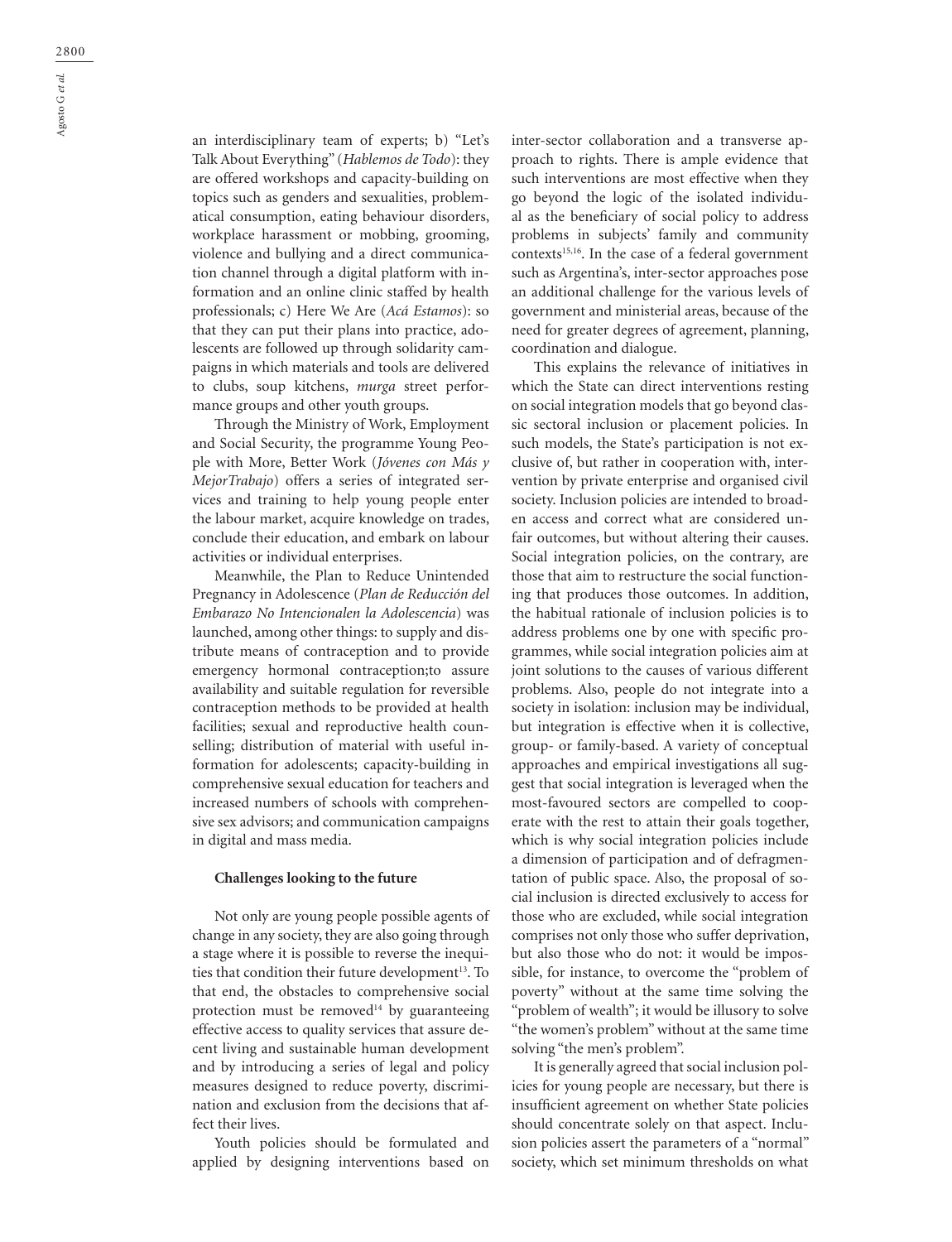is to be restituted to those who are excluded, but do not in principle challenge the functioning of that social "normality", nor the differences produced within it, nor do they analyse the environmental sustainability of everyone's imitating the lifestyle of the "included" sectors.

Other strategies to reduce inequalities and remove obstacles to development could be added to, and combined with, the plans and programmes mentioned above. For example, education institutions, in addition to their content and methods, could review their rigid regulations on yearly courses and regular attendance, which, in their time, were aligned with a model of adolescent whose only obligation was to attend school, but which are no longer suited to the trajectories of young people who enter and leave unstable labour situations or have to care for children, siblings or ailing relatives, added to which they often form part of single-parent homes or households where many adult members also work in unstable labour situations, meaning that the opportunities to care for other relatives change continually. Thus, instead of exclusively providing incentives to include young people in schools, new forms of institutionneed to be found with the flexibility to cater to the different situations involving young people. Another example is the possibility of creating conditions in which schools and premises in the public domain can become free, safe, neighbourhood spaces for recreation, culture or sports activities for adolescents and young people. Another example would be to arrange space for care for the children or siblings of adolescents from low-income families, so that they can attend educational institutions or enter the labour market.

However, the public policy that will contribute most to young people's social integration will be the one that can give them a vision for the future, one offering guarantees that it is worth having a life plan and devoting themselves to it. In that respect, decent work is considered by most to be the main social organiser, which structures people's lives and productive years, making it possible to forge solid relational bonds that guarantee full social integration.

### **Collaborations**

For the elaboration of this article, G Agosto and L Brandy developed the general characterization of the problem and the analysis of the main public policies currently being implemented in Argentina, while M Fontela and M Langsam introduced critical references about possible strategies for the approach of the problem.